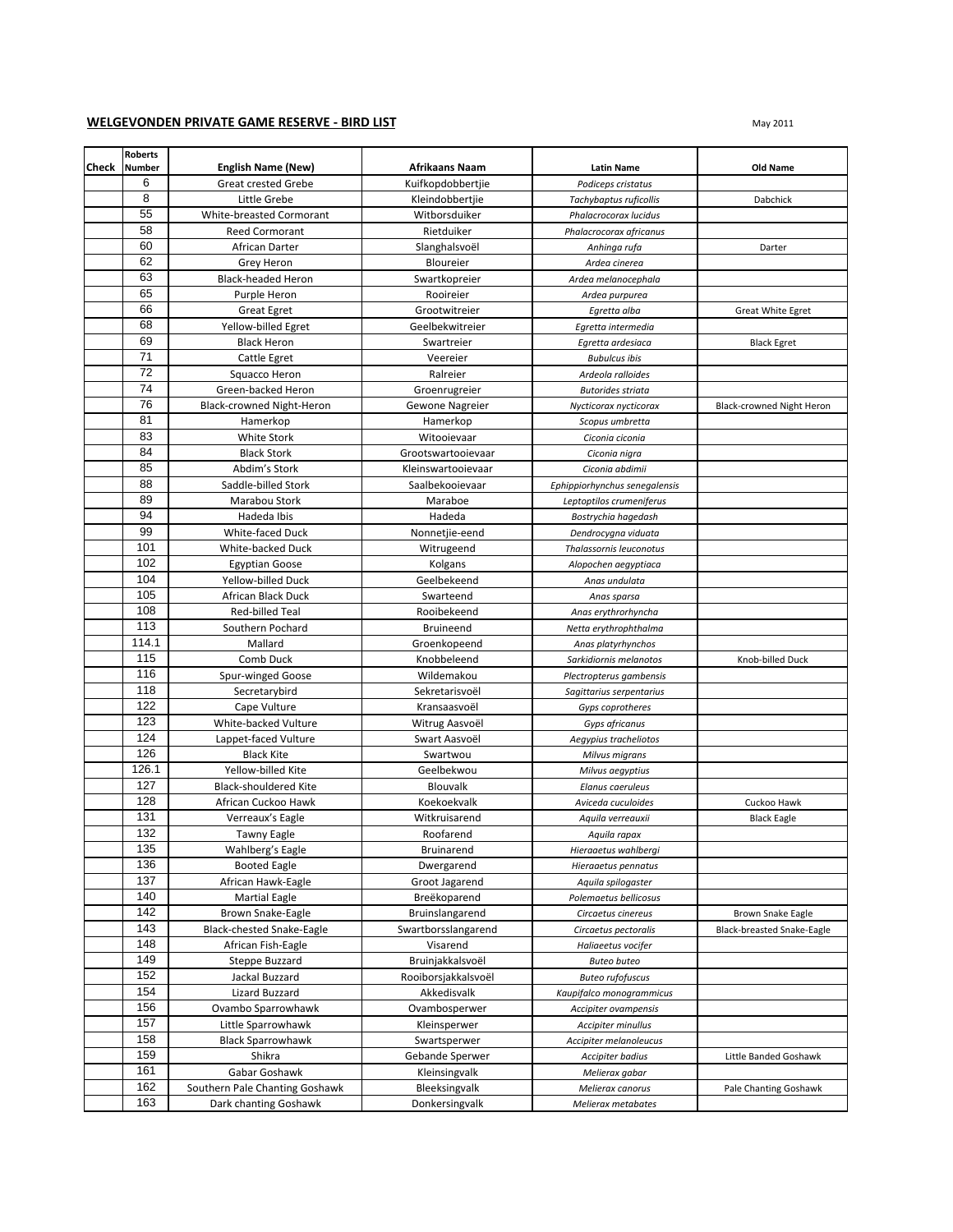| 169        | African Harrier-Hawk                                      | Kaalwangvalk                              | Polyboroides typus                             | Gymnogene                          |
|------------|-----------------------------------------------------------|-------------------------------------------|------------------------------------------------|------------------------------------|
| 170        | Osprey                                                    | Visavalk                                  | <b>Pandion haliaetus</b>                       |                                    |
| 172        | Lanner Falcon                                             | Edelvalk                                  | <b>Falco biarmicus</b>                         |                                    |
| 180        | Amur Falcon                                               | Oostelike Rooipootvalk                    | Falco amurensis                                | Eastern Red-footed Kestrel         |
| 183        | Lesser Kestrel                                            | Kleinrooivalk                             | Falco naumanni                                 |                                    |
| 188        | Coqui Francolin                                           | Swempie                                   | Peliperdix coqui                               |                                    |
| 189        | <b>Crested Francolin</b>                                  | Bospatrys                                 | Dendroperdix sephaena                          |                                    |
| 191        | Shelley's francolin                                       | Laeveldpatrys                             | Scleroptila shelleyi                           |                                    |
| 196        | <b>Natal Spurfowl</b>                                     | <b>Natalse Fisant</b>                     | Pternistis natalensis                          | Natal Francolin                    |
| 199        | Swainson's Spurfowl                                       | <b>Bosveld Fisant</b>                     | Pternistis swainsonii                          | Swainson's Francolin               |
| 200        | Common Quail                                              | Afrikaanse Kwartel                        | Coturnix coturnix                              |                                    |
| 201        | Harlequin Quail                                           | Bontkwartel                               | Coturnix delegorguei                           |                                    |
| 203        | <b>Helmeted Guineafowl</b>                                | Gewone Tarentaal                          | Numida meleagris                               |                                    |
| 205        | Kurrichane Buttonquail                                    | Bosveldkwartel                            | Turnix sylvaticus                              |                                    |
| 208        | <b>Blue Crane</b>                                         | Bloukraanvoël                             | Anthropoides paradiseus                        |                                    |
| 213        | <b>Black Crake</b>                                        | Swartriethaan                             | Amaurornis flavirostra                         |                                    |
| 226        | Common Moorhen                                            | Grootwaterhoender                         | Gallinula chloropus                            |                                    |
| 228        | Red-knobbed coot                                          | Bleshoender                               | Fulica cristata                                |                                    |
| 231        | Denham's Bustard                                          | Veldpou                                   | Neotis denhami                                 | Stanley's Bustard                  |
| 237        | Red-crested Korhaan                                       | Boskorhaan                                |                                                |                                    |
| 240        | African Jacana                                            | Grootlangtoon                             | Lophotis ruficrista<br>Actophilornis africanus |                                    |
| 249        | Three-banded Plover                                       | Driebandstrandkiewiet                     | Charadrius tricollaris                         |                                    |
| 255        | Crowned Lapwing                                           | Kroonkiewiet                              | Vanellus coronatus                             | Crowned Plover                     |
| 258        | <b>Blacksmith Lapwing</b>                                 | Bontkiewiet                               | Vanellus armatus                               | <b>Blacksmith Plover</b>           |
| 260        | African Wattled Lapwing                                   | Lelkiewiet                                | Vanellus senegallus                            |                                    |
| 266        | Wood Sandpiper                                            | Bosruiter                                 |                                                | <b>Wattled Plover</b>              |
| 270        | Common Greenshank                                         | Groenpootruiter                           | Tringa glareola<br>Tringa nebularia            | Greenshank                         |
| 286        | African Snipe                                             | Afrikaanse Snip                           |                                                |                                    |
| 297        |                                                           | Gewone Dikkop                             | Gallinago nigripennis                          | Ethiopian Snipe                    |
| 298        | Spotted Thick-knee                                        |                                           | <b>Burhinus capensis</b>                       | Spotted Dikkop                     |
| 300        | Water Thick-knee                                          | Waterdikkop                               | <b>Burhinus vermiculatus</b>                   | Water Dikkop                       |
| 303        | <b>Temminck's Courser</b><br><b>Bronze-winged Courser</b> | Trekdrawwertjie<br>Bronsevlerkdrawwertjie | Cursorius temminckii                           |                                    |
| 338        | Whiskered Tern                                            | Witbaardsterretjie                        | Rhinoptilus chalcopterus                       |                                    |
| 347        |                                                           |                                           | Chlidonias hybrida                             |                                    |
| 348        | Double-banded Sandgrouse                                  | Dubbelbandsandpatrys                      | Pterocles bicinctus                            |                                    |
| 349        | Rock Dove                                                 | Tuinduif<br>Kransduif                     | Columba livia                                  | Feral Pigeon                       |
| 352        | Speckled Pigeon<br>Red-eyed Dove                          | Grootringduif                             | Columba guinea                                 | Rock Pigeon                        |
| 354        | Cape Turtle-Dove                                          | Gewone Tortelduif                         | Streptopelia semitorquata                      |                                    |
| 355        | Laughing Dove                                             | Rooiborsduifie                            | Streptopelia capicola                          |                                    |
| 356        |                                                           |                                           | Streptopelia senegalensis                      |                                    |
| 358        | Namaqua Dove                                              | Namakwaduifie                             | Oena capensis                                  |                                    |
| 361        | Emerald-spotted Wood-Dove<br>African Green-Pigeon         | Groenvlekduifie<br>Papegaaiduif           | Turtur chalcospilos<br>Treron calvus           | Green-spotted Dove<br>Green Pigeon |
| 373        | Grey Go-away-bird                                         | Kwêvoël                                   | Corythaixoides concolor                        |                                    |
| 375        |                                                           |                                           |                                                | Grey Lourie                        |
| 377        | African Cuckoo                                            | Afrikaanse Koekoek                        | Cuculus gularis                                |                                    |
| 378        | Red-chested Cuckoo<br><b>Black Cuckoo</b>                 | Piet-my-vrou<br>Swartkoekoek              | Cuculus solitarius                             |                                    |
| 381        |                                                           | Gestreepte Nuwejaarsvoël                  | Cuculus clamosus                               |                                    |
| 382        | Levaillant's Cuckoo                                       |                                           | Clamator levaillantii                          | <b>Striped Cuckoo</b>              |
| 385        | Jacobin Cuckoo                                            | Bontnuwejaarsvoël                         | Clamator jacobinus                             |                                    |
| 386        | Klaas's Cuckoo<br>Diderick Cuckoo                         | Meitjie                                   | Chrysococcyx klaas                             |                                    |
| 391        |                                                           | Diederikkie                               | Chrysococcyx caprius                           | Diederik Cuckoo                    |
| 392        | <b>Burchell's Coucal</b>                                  | Gewonevleiloerie                          | Centropus burchellii                           |                                    |
|            | Barn Owl                                                  | Nonnetjie-uil                             | Tyto alba                                      |                                    |
| 395<br>396 | Marsh Owl                                                 | Vlei-uil                                  | Asio capensis                                  |                                    |
|            | African Scops-Owl                                         | Skopsuil                                  | Otus senegalensis                              | African Scops Owl                  |
| 398        | Pearl-spotted Owlet                                       | Witkoluil                                 | Glaucidium perlatum                            | Pearl-spotted Owl                  |
| 401        | Spotted Eagle-Owl                                         | Gevlekte Ooruil                           | <b>Bubo africanus</b>                          | Spotted Eagle Owl                  |
| 402        | Verreaux's Eagle-Owl                                      | Reuse-ooruil                              | <b>Bubo lacteus</b>                            | Giant Eagle Owl                    |
| 404        | European Nightjar                                         | Europese Naguil                           | Caprimulgus europaeus                          |                                    |
| 405        | Fiery-necked Nightjar                                     | Afrikaanse Naguil                         | Caprimulgus pectoralis                         |                                    |
| 406        | Rufous-cheeked Nightjar                                   | Rooiwangnaguil                            | Caprimulgus rufigena                           |                                    |
| 408        | Freckled Nightjar                                         | Donkernaguil                              | Caprimulgus tristigma                          |                                    |
| 410        | Pennant-winged Nightjar                                   | Wimpelvlerknaguil                         | Macrodipteryx vexillarius                      |                                    |
| 411        | Common Swift                                              | Europese Windswael                        | Apus apus                                      | European Swift                     |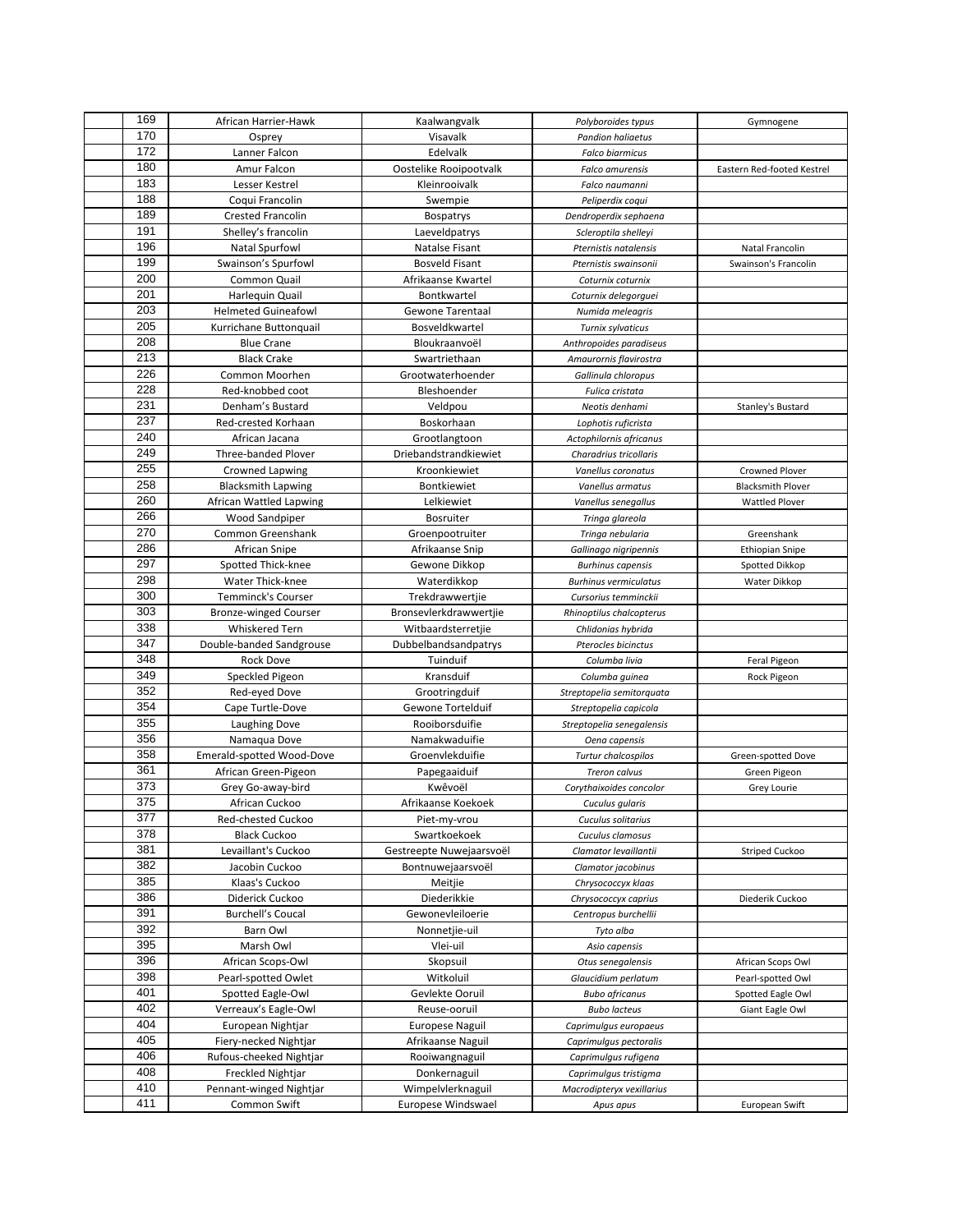| 412 | African Black Swift             | Swartwindswael           | Apus barbatus             | <b>Black Swift</b>           |
|-----|---------------------------------|--------------------------|---------------------------|------------------------------|
| 415 | White-rumped Swift              | Witkruiswindswael        | Apus caffer               |                              |
| 416 | <b>Horus Swift</b>              | Horuswindswael           | Apus horus                |                              |
| 417 | Little Swift                    | Kleinwindswael           | Apus affinis              |                              |
| 418 | <b>Alpine Swift</b>             | Witpenswindswael         | Tachymarptis melba        |                              |
| 421 | African Palm-Swift              | Palmwindswael            | Cypsiurus parvus          | Palm Swift                   |
| 424 | Speckled Mousebird              | Gevlekte Muisvoël        | Colius striatus           |                              |
| 425 | White-backed Mousebird          | Witkruismuisvoël         | Colius colius             |                              |
| 426 | Red-faced Mousebird             | Rooiwang Muisvoël        | Urocolius indicus         |                              |
| 428 | Pied Kingfisher                 | Bontvisvanger            | Ceryle rudis              |                              |
| 429 | Giant Kingfisher                | Reusevisvanger           | Megaceryle maxima         |                              |
| 430 | Half-collared Kingfisher        | Blouvisvanger            | Alcedo semitorquata       |                              |
| 431 | Malachite Kingfisher            | Kuifkopvisvanger         | Alcedo cristata           |                              |
| 432 | African Pygmy-Kingfisher        | Dwergvisvanger           | Ispidina picta            | Pygmy Kingfisher             |
| 433 | <b>Woodland Kingfisher</b>      | Bosveldvisvanger         | Halcyon senegalensis      |                              |
| 435 | Brown-hooded Kingfisher         | Bruinkopvisvanger        | Halcyon albiventris       |                              |
| 436 | Grey-headed Kingfisher          | Gryskopvisvanger         | Halcyon leucocephala      | Grey-hooded Kingfisher       |
| 437 | Striped Kingfisher              | Gestreepte Visvanger     | Halcyon chelicuti         |                              |
| 438 | European Bee-eater              | Europese Byvreter        | Merops apiaster           |                              |
| 441 | Southern Carmine Bee-eater      | Rooiborsbyvreter         | Merops nubicoides         | Carmine Bee-eater            |
| 443 | White-fronted Bee-eater         | Rooikeelbyvreter         | Merops bullockoides       |                              |
| 444 | Little Bee-eater                | Kleinbyvreter            | Merops pusillus           |                              |
| 445 | Swallow-tailed Bee-eater        | Swaelstertbyvreter       | Merops hirundineus        |                              |
| 446 | European Roller                 | <b>Europese Troupant</b> | Coracias garrulus         |                              |
| 447 | Lilac-breasted Roller           | Gewone Troupant          | Coracias caudatus         |                              |
| 449 | Purple Roller                   | Groottroupant            | Coracias naevius          |                              |
| 451 | African Hoopoe                  | Hoephoep                 | Upupa africana            | Hoopoe                       |
| 452 | Green Wood-hoopoe               | Rooibekkakelaar          | Phoeniculus purpureus     | Red-billed Wood-Hoopoe       |
| 454 | Common Scimitarbill             | Swartbekkakelaar         | Rhinopomastus cyanomelas  | Scimitar-billed Wood-Hoopoe  |
| 457 | African Grey Hornbill           | Grysneushoringvoël       | Tockus nasutus            | Grey Hornbill                |
| 458 | Red-billed Hornbill             | Rooibekneushoringvoël    | Tockus rufirostris        |                              |
| 459 | Southern Yellow-billed Hornbill | Geelbekneushoringvoël    | Tockus leucomelas         |                              |
| 464 | <b>Black-collared Barbet</b>    | Rooikophoutkapper        | Lybius torquatus          |                              |
| 470 | Yellow-fronted Tinkerbird       | Geelblestinker           | Pogoniulus chrysoconus    | Yellow-fronted Tinker Barbet |
| 473 | <b>Crested Barbet</b>           | Kuifkophoutkapper        | Trachyphonus vaillantii   |                              |
| 474 | Greater Honeyguide              | Grootheuningwyser        | Indicator indicator       |                              |
| 476 | Lesser Honeyguide               | Klein Heuningwyser       | Indicator minor           |                              |
| 478 | Brown-backed Honeybird          | Skerpbekheuningvoël      | Prodotiscus regulus       | Sharp-billed Honeyguide      |
| 481 | Bennett's Woodpecker            | <b>Bennettse Speg</b>    | Campethera bennettii      |                              |
| 483 | Golden-tailed Woodpecker        | <b>Tanzaniese Speg</b>   | Campethera abingoni       |                              |
| 486 | Cardinal Woodpecker             | Kardinaalspeg            | Dendropicos fuscescens    |                              |
| 487 | Bearded Woodpecker              | Baardspeg                | Dendropicos namaquus      |                              |
| 494 | Rufous-naped Lark               | Rooineklewerik           | Mirafra africana          |                              |
| 496 | Flappet Lark                    | Laeveldklappertjie       | Mirafra rufocinnamomea    |                              |
| 497 | Fawn-coloured Lark              | Vaalbruin Lewerik        | Calendulauda africanoides |                              |
| 498 | Sabota Lark                     | Sabotalewerik            | Calendulauda sabota       |                              |
| 507 | Red-capped Lark                 | Rooikoplewerik           | Calandrella cinerea       |                              |
| 518 | Barn Swallow                    | <b>Europese Swael</b>    | Hirundo rustica           | European Swallow             |
| 520 | White-throated Swallow          | Witkeelswael             | Hirundo albigularis       |                              |
| 522 | Wire-tailed Swallow             | Draadstertswael          | Hirundo smithii           |                              |
| 523 | Pearl-breasted Swallow          | Pêrelborsswael           | Hirundo dimidiata         |                              |
| 524 | Red-breasted Swallow            | Rooiborsswael            | Cecropis semirufa         |                              |
| 526 | <b>Greater Striped Swallow</b>  | Grootstreepswael         | Cecropis cucullata        |                              |
| 527 | Lesser Striped Swallow          | Kleinstreenswael         | Cecropis abyssinica       |                              |
| 528 | South African cliff-Swallow     | Familieswael             | Petrochelidon spilodera   | South African Cliff Swallow  |
| 529 | Rock Martin                     | Kransswael               | Hirundo fuligula          |                              |
| 530 | Common House-Martin             | Huisswael                | Delichon urbicum          | House Martin                 |
| 533 | Brown-throated Martin           | Afrikaanse Oeverswael    | Riparia paludicola        |                              |
| 534 | <b>Banded Martin</b>            | Gebande Oewerswael       | Riparia cincta            |                              |
| 538 | <b>Black Cuckooshrike</b>       | Swartkatakoeroe          | Campephaga flava          |                              |
| 541 | Fork-tailed Drongo              | Mikstertbyvanger         | Dicrurus adsimilis        |                              |
| 545 | <b>Black-headed Oriole</b>      | Swartkop Wielewaal       | Oriolus larvatus          |                              |
| 554 | Southern Black Tit              | Gewone Swartmees         | Parus niger               |                              |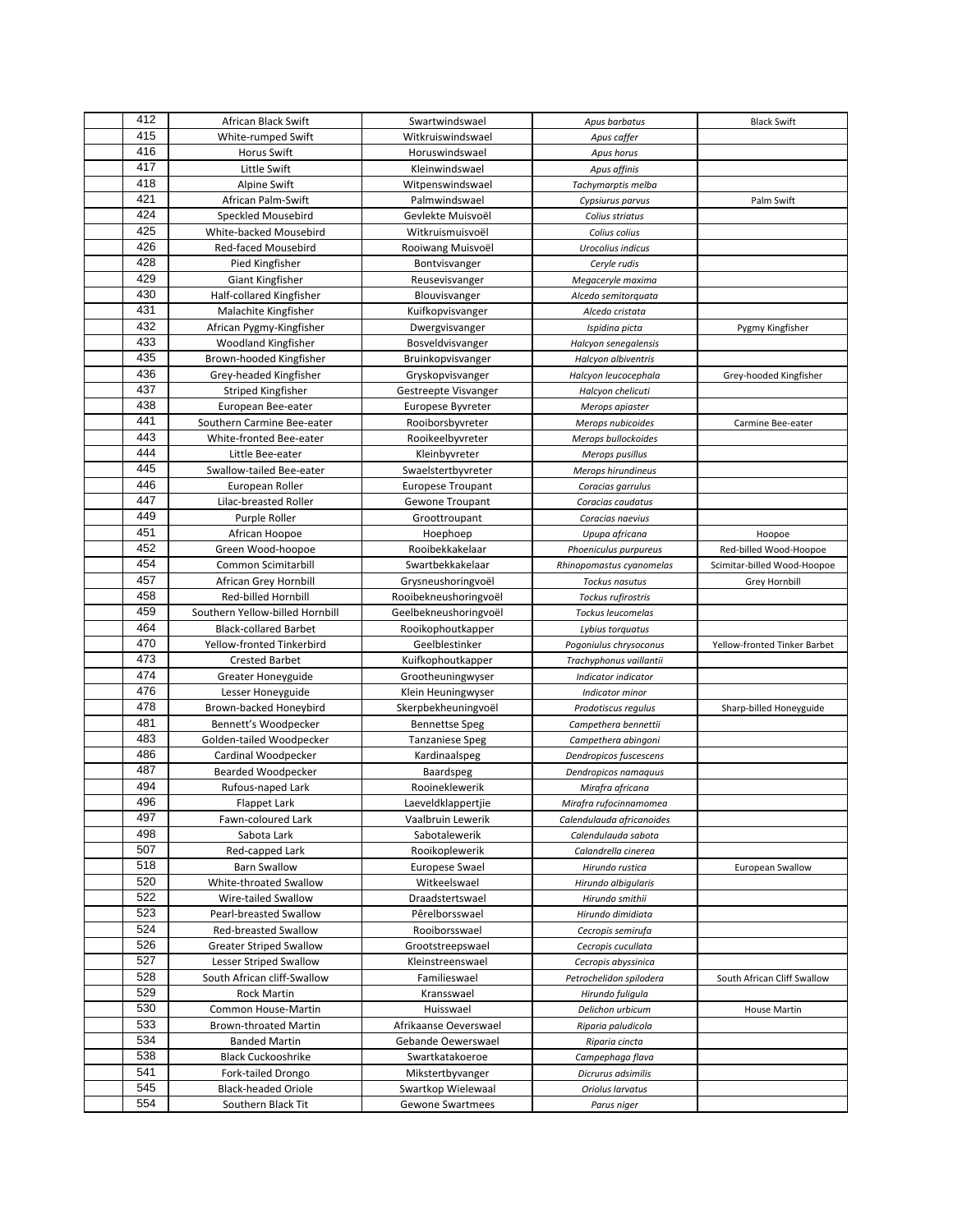| 558 | Grey Penduline-Tit                              | Gryskapokvoël                                | Anthoscopus minutus                      | Grey Penduline Tit       |
|-----|-------------------------------------------------|----------------------------------------------|------------------------------------------|--------------------------|
| 560 | Arrow-marked Babbler                            | Pylvlekkatlagter                             | Turdoides jardineii                      |                          |
| 568 | Dark-capped Bulbul                              | Swartoogtiptol                               | Pycnonotus tricolor                      | Black-eyed Bulbul        |
| 574 | Yellow-bellied Greenbul                         | Geelborswillie                               | Chlorocichla flaviventris                | Yellow-bellied Bulbul    |
| 576 | Kurrichane Thrush                               | Rooibeklyster                                | Turdus libonyanus                        |                          |
| 580 | Groundscraper Thrush                            | Gevlekte Lyster                              | Psophocichla litsitsirupa                |                          |
| 583 | Short-toed Rock-Thrush                          | Korttoonkliplyster                           | Monticola brevipes                       |                          |
| 587 | Capped Wheatear                                 | Hoëveldskaapwagter                           | Oenanthe pileata                         |                          |
| 589 | <b>Familiar Chat</b>                            | Gewone Spekvreter                            | Cercomela familiaris                     |                          |
| 593 | Mocking cliff-Chat                              | Dassievoël                                   | Thamnolaea cinnamomeiventris             | <b>Mocking Chat</b>      |
| 595 | Ant-eating Chat                                 | Swartpiek                                    | Myrmecocichla formicivora                |                          |
| 596 | African StoneChat                               | Gewone Bontrokkie                            | Saxicola torquatus                       | Stonechat                |
| 601 | Cape Robin-Chat                                 | Gewone Janfrederik                           | Cossypha caffra                          | Cape Robin               |
| 602 | White-throated Robin-Chat                       | Witkeeljanfrederik                           | Cossypha humeralis                       | White-throated Robin     |
| 613 | White-browed Scrub-Robin                        | Gestreepte Wipstert                          | Erythropygia leucophrys                  | White-browed Robin       |
| 626 | Olive-tree Warbler                              | Olyfboomsanger                               | Hippolais olivetorum                     |                          |
| 643 | <b>Willow Warbler</b>                           | Hofsanger                                    | Phylloscopus trochilus                   |                          |
| 645 | <b>Bar-throated Apalis</b>                      | Bandkeelkleinjantjie                         | Apalis thoracica                         |                          |
| 651 | Long-billed crombec                             | Rooiwangstompstert                           | Sylvietta rufescens                      |                          |
| 653 | Yellow-bellied Eremomela                        | Geelpensbossanger                            | Eremomela icteropygialis                 |                          |
| 655 | Green-capped Eremomela                          | Donkerwangbossanger                          | Eremomela scotops                        |                          |
| 656 | Burnt-necked Eremomela                          | Bruinkeelbossanger                           |                                          |                          |
| 661 | Cape Grassbird                                  | Grasvoël                                     | Eremomela usticollis<br>Sphenoeacus afer | Grassbird                |
| 664 | <b>Zitting Cisticola</b>                        | Landeryklopklopie                            | Cisticola juncidis                       | Fan-tailed Cisticola     |
| 665 | Desert Cisticola                                | Woestynklopklopie                            | Cisticola aridulus                       |                          |
| 666 | Cloud Cisticola                                 | Gevlekte Klopklopie                          | Cisticola textrix                        |                          |
| 672 | <b>Rattling Cisticola</b>                       | Bosveldtinktinkie                            | Cisticola chiniana                       |                          |
| 677 | Levaillant's Cisticola                          | Vleitinktinkie                               | Cisticola tinniens                       |                          |
| 679 |                                                 |                                              |                                          |                          |
| 681 | Lazy Cisticola<br>Neddicky                      | Luitinktinkie<br>Neddikkie                   | Cisticola aberrans                       |                          |
| 683 | Tawny-flanked Prinia                            |                                              | Cisticola fulvicapilla                   |                          |
| 685 | <b>Black-chested Prinia</b>                     | Bruinsylangstertjie<br>Swartbandlangstertjie | Prinia subflava                          |                          |
| 689 | Spotted flycatcher                              |                                              | Prinia flavicans                         |                          |
| 691 |                                                 | Europese Vlieëvanger                         | Muscicapa striata                        |                          |
| 693 | Ashy Flycatcher                                 | Blougrysvlieëvanger                          | Muscicapa caerulescens                   | Blue-grey Flycatcher     |
| 694 | Grey Tit-flycatcher                             | Waaierstertvlieëvanger                       | Myioparus plumbeus                       | Fan-tailed Flycatcher    |
| 695 | Southern Black flycatcher<br>Marico flycatcher  | Swartvlieëvanger<br>Maricovlieëvanger        | Melaenornis pammelaina                   | <b>Black Flycatcher</b>  |
| 696 |                                                 |                                              | <b>Bradornis mariquensis</b>             |                          |
| 698 | Pale flycatcher                                 | Muiskleurvlieëvanger                         | <b>Bradornis pallidus</b>                | Pallid Flycatcher        |
| 701 | Fiscal Flycatcher                               | FiskaalVlieëvanger<br>Witliesbosbontrokkie   | Sigelus silens                           |                          |
| 710 | <b>Chinspot Batis</b>                           |                                              | <b>Batis molitor</b>                     |                          |
| 712 | African Paradise-Flycatcher<br>Mountain Wagtail | Paradysvlieëvanger                           | Terpsiphone viridis                      | Paradise Flycatcher      |
| 713 |                                                 | Bergkwikie<br>Gewone Kwikie                  | Motacilla clara                          | Long-tailed Wagtail      |
| 716 | Cape Wagtail                                    |                                              | Motacilla capensis                       |                          |
| 718 | African Pipit<br>Plain-backed Pipit             | Gewone Koester<br>Donker Koester             | Anthus cinnamomeus<br>Anthus leucophrys  | <b>Grassveld Pipit</b>   |
| 720 | <b>Striped Pipit</b>                            | Gestreeptekoester                            | Anthus lineiventris                      |                          |
| 722 | <b>Tree Pipit</b>                               | Boomkoester                                  | Anthus trivialis                         |                          |
| 723 | <b>Bushveld Pipit</b>                           | Bosveldkoester                               | Anthus caffer                            |                          |
| 727 |                                                 |                                              |                                          |                          |
| 731 | Cape Longclaw                                   | Oranjekeelkalkoentjie                        | Macronyx capensis                        | Orange-throated Longclaw |
| 732 | Lesser Grey Shrike<br>Common Fiscal             | Gryslaksman                                  | Lanius minor                             | <b>Fiscal Shrike</b>     |
| 733 |                                                 | Fiskaallaksman                               | Lanius collaris                          |                          |
| 735 | Red-backed Shrike                               | Rooiruglaksman                               | Lanius collurio                          |                          |
| 736 | Magpie Shrike                                   | Langstertlaksman                             | Corvinella melanoleuca                   | Long-tailed Shrike       |
| 739 | Southern Boubou                                 | Suidelike Waterfiskaal                       | Laniarius ferrugineus                    |                          |
| 740 | Crimson-breasted Shrike                         | Rooiborslaksman                              | Laniarius atrococcineus                  | Crimson-breasted Boubou  |
| 741 | <b>Black-backed Puffback</b>                    | Sneeubal                                     | Dryoscopus cubla                         | Puffback                 |
| 743 | <b>Brubru</b>                                   | Bontroklaksman                               | Nilaus afer                              |                          |
| 744 | Brown-crowned Tchagra                           | Rooivlerktjagra                              | Tchagra australis                        | Three-streaked Tchagra   |
| 748 | <b>Black-crowned Tchagra</b>                    | Swartkroontjagra                             | Tchagra senegalus                        |                          |
| 751 | Orange-breasted Bush-Shrike                     | Oranjeborsboslaksman                         | Chlorophoneus sulfureopectus             |                          |
| 753 | Grey-headed Bush-Shrike                         | Spookvoël                                    | Malaconotus blanchoti                    |                          |
|     | White-crested Helmet-Shrike                     | Withelmlaksman                               | Prionops plumatus                        | White Helmet-Shrike      |
| 756 | Southern White-crowned Shrike                   | Kremetartlaksman                             | Eurocephalus anguitimens                 | White-crowned Shrike     |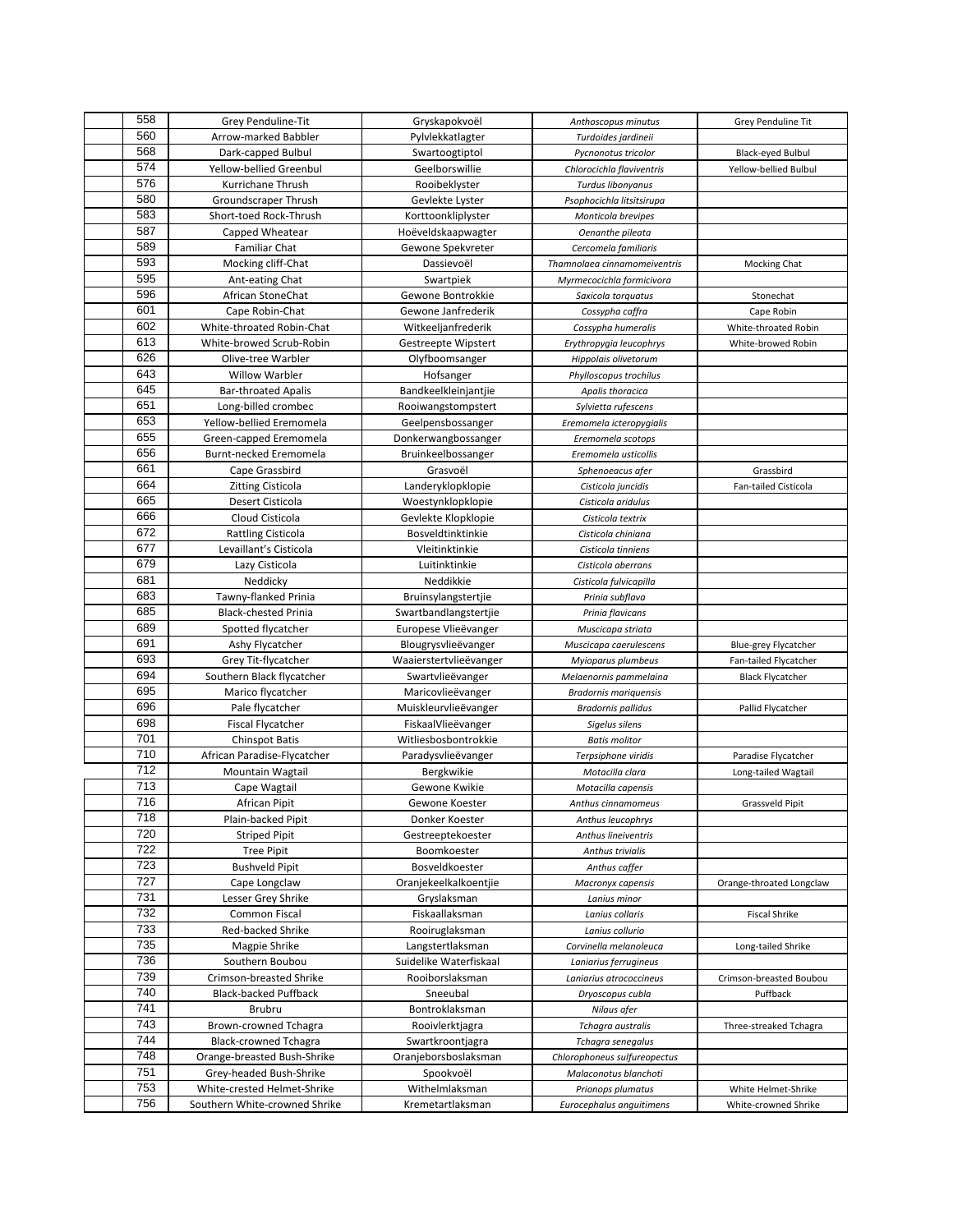| 761              | Violet-backed Starling       | Witborsspreeu         | Cinnyricinclus leucogaster      | Plum-coloured Starling       |
|------------------|------------------------------|-----------------------|---------------------------------|------------------------------|
| 764              | <b>Cape Glossy Starling</b>  | Kleinglansspreeu      | Lamprotornis nitens             | <b>Glossy Starling</b>       |
| 769              | <b>Red-winged Starling</b>   | Rooivlerkspreeu       | Onychognathus morio             |                              |
| $\overline{772}$ | Red-billed Oxpecker          | Rooibekrenostervoël   | <b>Buphagus erythrorhynchus</b> |                              |
| 779              | Marico Sunbird               | Maricosuikerbekkie    | Cinnyris mariquensis            |                              |
| 787              | White-bellied Sunbird        | Witpenssuikerbekkie   | Cinnyris talatala               |                              |
| 792              | Amethyst Sunbird             | Swartsuikerbekkie     | Chalcomitra amethystina         | <b>Black Sunbird</b>         |
| 796              | Cape White-eye               | Kaapseglasogie        | Zosterops capensis              |                              |
| 801              | <b>House Sparrow</b>         | Huismossie            | Passer domesticus               |                              |
| 802              | <b>Great Sparrow</b>         | Grootmossie           | Passer motitensis               |                              |
| 804              | Southern Grey-headed Sparrow | Gryskopmossie         | Passer diffusus                 | Grey-headed Sparrow          |
| 805              | Yellow-throated Petronia     | Geelvlekmossie        | Gymnoris superciliaris          | Yellow-throated Sparrow      |
| 811              | Village Weaver               | Bontrugwewer          | Ploceus cucullatus              | Spotted-backed Weaver        |
| 814              | Southern Masked-Weaver       | Swartkeelgeelvink     | Ploceus velatus                 | Masked Weaver                |
| 815              | Lesser Masked-Weaver         | Kleingeelvink         | Ploceus intermedius             | Lesser Masked Weaver         |
| 819              | Red-headed Weaver            | Rooikopwewer          | Anaplectes rubriceps            |                              |
| 821              | <b>Red-billed Quelea</b>     | Rooibekkwelea         | Quelea quelea                   |                              |
| 824              | Southern Red Bishop          | Rooivink              | Euplectes orix                  | Red Bishop                   |
| 829              | White-winged Widowbird       | Witvlerkflap          | Euplectes albonotatus           | White-winged Widow           |
| 831              | Red-collared Widowbird       | Rooikeelflap          | Euplectes ardens                | Red-collared Widow           |
| 832              | Long-tailed Widowbird        | Langstertflap         | Euplectes progne                | Long-tailed Widow            |
| 834              | Green-winged Pytilia         | Gewone Melba          | Pytilia melba                   | Melba Finch                  |
| 840              | African Firefinch            | Kaapse Vuurvinkie     | Lagonosticta rubricata          | <b>Blue-billed Firefinch</b> |
| 841              | Jameson's Firefinch          | Jamesonse Vuurvinkie  | Lagonosticta rhodopareia        |                              |
| 842              | Red-billed Firefinch         | Rooibekvuurvinkie     | Lagonosticta senegala           |                              |
| 844              | <b>Blue Waxbill</b>          | Gewone Blousysie      | Uraeginthus angolensis          |                              |
| 845              | Violet-eared Waxbill         | Koningblousysie       | Uraeginthus granatinus          |                              |
| 846              | Common Waxbill               | Rooibeksyssie         | Estrilda astrild                |                              |
| 852              | African Quailfinch           | Gewone Kwartelvinkie  | Ortygospiza fuscocrissa         | Quail Finch                  |
| 855              | Cut-throat Finch             | <b>Bandkeelvink</b>   | Amadina fasciata                |                              |
| 857              | <b>Bronze Mannikin</b>       | Gewone Fret           | Spermestes cucullata            |                              |
| 860              | Pin-tailed Whydah            | Koningrooibekkie      | Vidua macroura                  |                              |
| 862              | Long-tailed Paradise-Whydah  | Gewone Paraysvink     | Vidua paradisaea                | Paradise Whydah              |
| 864              | Dusky Indigobird             | Gewone Blouvinkie     | Vidua funerea                   | <b>Black Widowfinch</b>      |
| 865              | Purple Indigobird            | Witpootblouvinkie     | Vidua purpurascens              | Purple Widowfinch            |
| 869              | <b>Yellow-fronted Canary</b> | Geeloogkanarie        | Crithagra mozambica             | Yellow-eyed Canary           |
| 881              | Streaky-headed Seedeater     | Streepkopkanarie      | Crithagra gularis               | Streaky-headed Canary        |
| 884              | Golden-breasted Bunting      | Rooirugstreepkoppie   | Emberiza flaviventris           |                              |
| 885              | <b>Cape Bunting</b>          | Rooivlerkstreepkoppie | Emberiza capensis               |                              |
| 886              | Cinnamon-breasted Bunting    | Klipstreepkoppie      | Emberiza tahapisi               | <b>Rock Bunting</b>          |

## **TO BE CONFIRMED**

**(please submit any confirmations with Date, location, observer and contact details and photos if possible to André Burger at andre@welgevonden.org - Thanks)** 

| TO DE CONFINIVIED |                        | Andre Burger at andre@welgevonden.org - Thanks) |                          |                            |
|-------------------|------------------------|-------------------------------------------------|--------------------------|----------------------------|
| 67                | Little Egret           | Kleinwitreier                                   | Egretta garzetta         |                            |
| 90                | Yellow-billed Stork    | Nimmersat                                       | Mycteria ibis            |                            |
| 91                | African Sacred Ibis    | Skoorsteenveër                                  | Threskiornis aethiopicus | Sacred Ibis                |
| 95                | African Spoonbill      | Lepelaar                                        | Platalea alba            |                            |
| 100               | <b>Fulvous Duck</b>    | Fluiteend                                       | Dendrocygna bicolor      |                            |
| 114               | African Pygmy-Goose    | Dwerggans                                       | Nettapus auritus         | Pygmy Goose                |
| 117               | Maccoa Duck            | Bloubekeend                                     | Oxyura maccoa            |                            |
| 125               | White-headed Vulture   | Witkop Aasvoël                                  | Aegypius occipitalis     |                            |
| 130               | European Honey-Buzzard | Wespedief                                       | Pernis apivorus          | Honey Buzzard              |
| 133               | Steppe Eagle           | Steppe-arend                                    | Aquila nipalensis        |                            |
| 134               | Lesser Spotted Eagle   | Gevlekte Arend                                  | Aquila pomarina          |                            |
| 138               | Ayres's hawk-Eagle     | Klein Jagarend                                  | Hieraaetus ayresii       | Ayres' Eagle               |
| 139               | Long-crested Eagle     | Langkuifarend                                   | Lophaetus occipitalis    |                            |
| 141               | African Crowned Eagle  | Kroonarend                                      | Stephanoaetus coronatus  | Crowned Eagle              |
| 146               | Bateleur               | Berghaan                                        | Terathopius ecaudatus    |                            |
| 167               | Pallid Harrier         | Witborsvleivalk                                 | Circus macrourus         |                            |
| 174               | African Hobby          | Afrikaanse Boomvalk                             | Falco cuvierii           | African Hobby Falcon       |
| 179               | Red-footed Falcon      | Westelike Rooipootvalk                          | Falco vespertinus        | Western Red-footed Kestrel |
| 181               | <b>Rock Kestrel</b>    | Kransvalk                                       | Falco rupicolus          |                            |
| 182               | Greater Kestrel        | Grootrooivalk                                   | Falco rupicoloides       |                            |